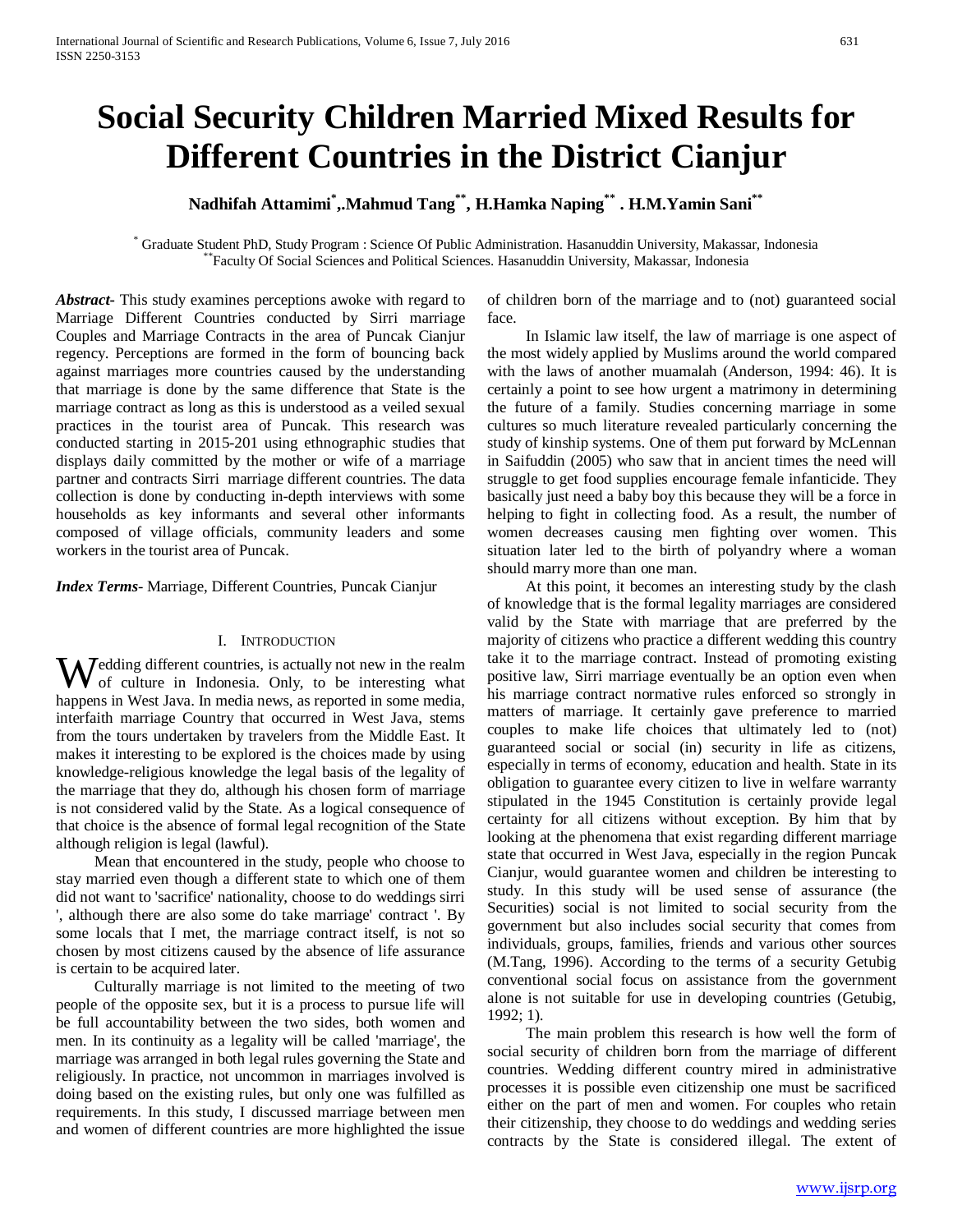illegality in the recognition of the State of the marriages of this course will have an impact on the status of children born. Of course, led to a prolonged polemic. With problems like this, of course, this study includes two issues namely:

 1.Perception is awakened by the community with respect to different marriage Country 2. Social Security received by children born to married couples of different countries.

## II. RESEARCH METHODS

 My research fully use ethnographic design by promoting the social reality regarding the marriages of couples-married couples of different nationality. Based on the fact that, as the severity of the fact the marriage particularly concerning children's rights in obtaining social security which implies a guarantee on education, health and other basic necessities. In addition there are the ideologies that puts a different marriage with the chosen first country outside marriage legality listed by the State to make this research get more attention than me personally.

 This study was done involving several people who helped in the process of collecting data. This is achieved because so blocking several residents in narrating what he does. It is recognized by several couples who used the informant as a form of strategy in offsetting the images born of view of an outsider. Incidentally news reported what was done as a deviant thing that makes them prefer to remain silent to express what they are experiencing.

 study in addition to depth interviews with informants who have a direct relationship with this research, also made observations regarding some literature studies or research paper ever before. The present study did not touch me fully aware what is at issue from my research that focuses on social security which is obtained by the wives and children of the marriage that they do.

## III. RESULTS AND DISCUSSION

# **1. Public Perception Of Different Countries About Marriage**

 *'Once, he often came to the villa, soon she had a child, then abandoned by Arabs. Brother did not know the Arab, her husband or not, just so here, many are close together Arabs or foreigners, not him so, have children and then left, one of his own he '. (2005 interview)*

 Excerpts of this interview, explaining what is understood by most people around Puncak Cianjur about weddings conducted by different partner countries. The understanding of this case are formed by what they had been seen. s met some people who understand that marriage is different country by several couples either local residents or coming from outside the village on the basis of mere sexual gratification on behalf of religious laws are believed to be correct....

 In understanding the different marriage Country undertaken by several couples around Puncak Cianjur be Identics with the act that violates the rules of government. Blaming the rule was more due to the incessant preaching so that the marriages of couples of different countries was taken by the marriage contract. By their marriage contract be a bad thing to do by any couple, not to mention marriage performed by local people.

 There are several events that shape perceptions of marriage different slant State which is understood by some locals around Puncak Cianjur. It is formed by the identical will be different partner countries carried out by those who come from outside the area Puncak, Cianjur. By some residents Puncak Cianjur stated that, so many women were coming in the months vacation men who 'nosed' in the villa to do the marriage contract, but basically they just do a sexual transaction. Some of these events is understood that some of the women she saw was the same woman, but men are different.

 Departing from what he saw that it, bouncing against different couples that State as a generalized practice of marriage contract. Thus what was said by (Robbins, 2009); (Walgito, 2002;) (Grace, 2003) that the perception as a process to be taken of individuals to organize and interpret their sensory impressions in order to give meaning to their environment. Among the personal characteristics of the offender perception influence perception more relevant is the attitude, motives, interests or interests, past experience and expectations.

 The difference will be the second model of the marriages, although in some literature, religion, the second model of marriage is still debated the legitimacy of by some scholars, but what is understood by the people of Puncak, Cianjur to see what enumerated by couples practicing the marriage expresses the sloping the practice of marriage. Inevitably then, skewed perception of Sirri marriage any permanent is sometimes considered as an oblique case anyway

 Siri marriage and marriage between this contract, by the citizens perceive it explicitly. Marriage contracts be understood as mere sexual fulfillment while Sirri marriage is understood as public marriage as it should be though the marriage is not recognized by the state. Reception will be different partner countries which do Sirri marriage more accepted by the community although in some cases they sometimes hide the marriage status. The reason given to explain reality 'concealment' marital status is more on keeping the good name of their area because so widespread perception skewed by some circles, in their own area.

 Temporary marriages are mentions for marriages with tourists, both local and foreign, within a specified period in accordance agreed, with certain wage as a dowry. Determination of the amount of wages adjusted to the life of the contract. When the time has run out, they will be split up without any waiting period for the (ex-wife if she would marry again) with others. In practice, the marriage contract is almost equal to marriage in general is present guardian, 2 witnesses no dowry and false prince but the device they are people who are paid to carry out the marriage contract.

 Perception tilted towards marriage performed by a different partner this state, if viewed from the fact that there was sourced on the model chosen by the actor's wedding. This requires a reality for the people of Puncak Cianjur that couples who contract marriage has a bad meaning in the eyes of citizens. They would equate to sexual behavior veiled meanings.

 If judging deeper there are two slanted growing perception with regard to the different wedding this country. The first is the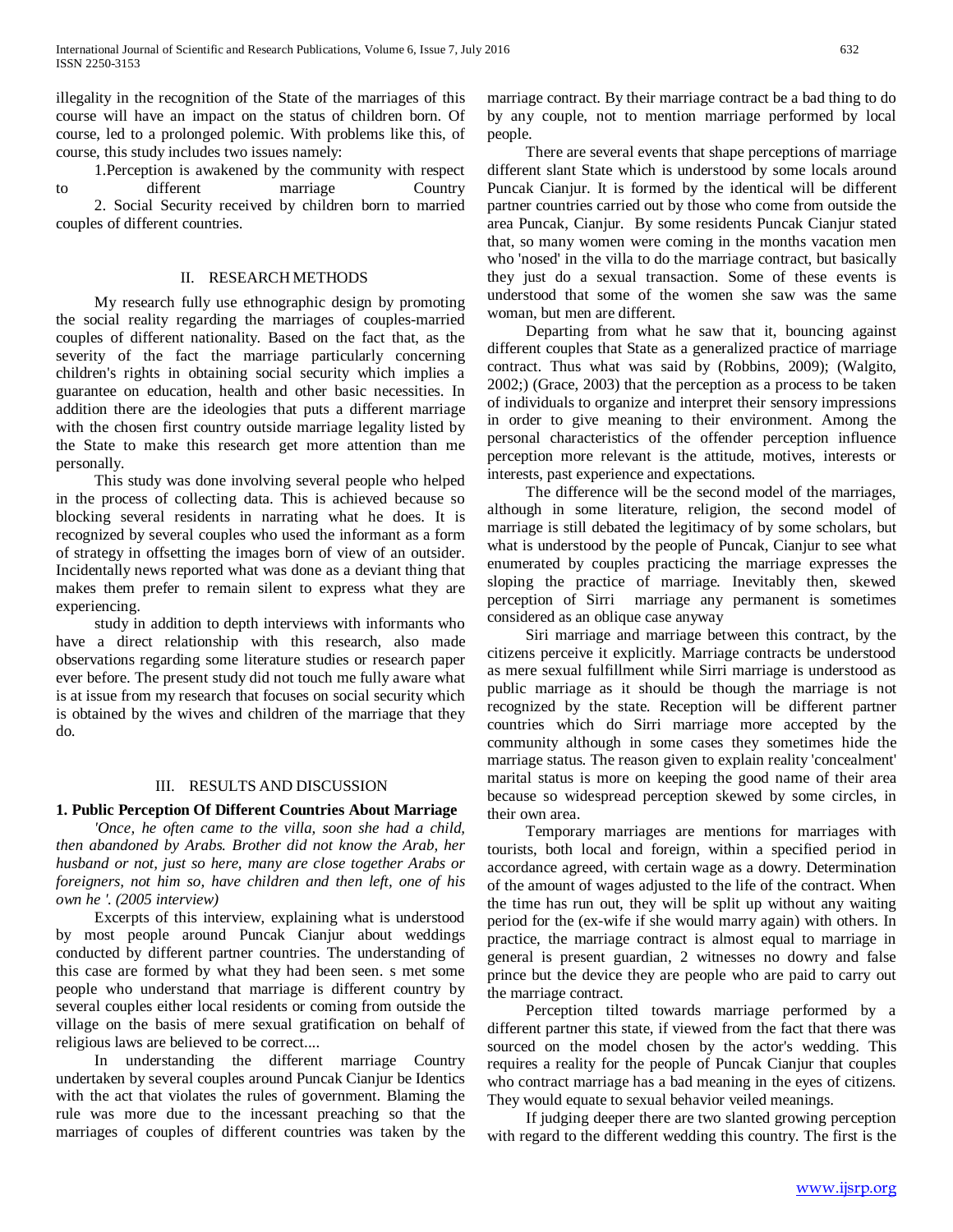marriage of different countries perceived as the practice of free sex with a wedding veil. It is possible to form by their realities are seen in the daily life of citizens around the tourist area of Puncak, Cianjur. The tendency will be the perception of the practice of sex is dismissed by itself what has been awakened to the wedding marriage contract itself. It's been scenes then are those who actually do the same-sex marriage with a sincere intention in conducting worship espoused.

 By some immigrant himself, said that for some of them actually doing the marriage contract with local women is in fact valid marriage in religious views. According compared to free sex, religion is in no fiqh governing, they prefer to do the marriage contract. The majority of them just loaded his legal obligations marriage contracts based only sheer lust, according to him is another thing.

 The second is the perception of a call girl. In this context, this perception leads to a practice done by local women in receiving the 'call' of the biong or pimps in bringing them to the tourists or tourists who come. It happened then, in practice there lingered a little scratch meaning that many will generalize those who are legally married to the tourists coming. In this context will actually formed generalizing the local women around Puncak Cianjur as 'call girl' that can be easily ordered. Apart from that this is a form of "state failure" in the welfare of its people. Most of the women and families of women who undergo marriage contract in Indonesia is caused by a factor of economic hardship. In a critical perspective, poverty, unemployment, hunger and choke the small people is the responsibility of the state.

### **2 Forms of Social Security a. Help For Tuition Fee**

 Kids are entitled to the fulfillment of all sorts of social needs, physical needs and even spiritual needs. Since the child is born into the world for the first time the child already has a right to fulfill their social requirements such as children need to interact with the parents so that the child can understand who his father and who the mother, and children need affection from both parents because the child will feel comfortable, quiet and happy if his parents had given considerable affection. The social needs of others is a child needs to get education (schools) eligible in accordance with his age, science education is the provision which is very important for children's future because in stage children begin their education (kindergarten), there the child's character will be in the form and function of education is shaping up to be a son dutiful and useful for older people and the nation, and therefore education is the most important factor in the formation of character.

 It is a problem in terms of a child's education guarantee for a different partner countries is the existence of administrative problems which somewhat inhibit the process of admission of children born to a different pair of this country. This would make the parents must be hard trying to be able to educate their children. Mothers experience Euis (a pseudonym) to send their children could be an example of how he had to convince the school that her son was the result of a legal marriage. By law it is stated that children born outside the law stipulated that the child is not recognized in law. By him that the parents prefer to educate their children in private schools are not too questioned the administrative affairs. In this reality, guarantee the child to get a decent education has not adequately fulfilled for them (the children) were born in Sirri marriage.

 Attitude against non-acceptance of their children in public schools, a burden to the different partner countries. It is perceived as a form of injustice that must be endured. The choice to send their children to private schools is certainly an impact on the fact that they are extra again in educating their children.

 Fortunately in some cases, close family members helped them in convincing the school to receive some children of different couples this country. Things taken is to insert a different pair of children of this country in the list of their families. This suggests that the immediate family of a different partner country is partly responsible for the protection of children to get the education guarantee more feasible.

 Actually, a couple of different countries is not too concerned about his son is not welcome in the public schools for those attending private schools also they feel is more than enough, especially in private schools can be said to be more secure facilities and infrastructure. For them, the parents, more emphasis on the psychological state of the children they are not accepted as children in general. The rule of law that does not allow children of different couples this country to get the same education be a sad thing for some married couples differently this country. Mrs. Neni (pseudonym) believes that his son was eager to go to school with children who are born great in this Cianjur Puncak area, by him that he is forced to include their children in the family register of his brother. In fact like that, he had to protest to the school, after agreement it reached his selection that included in the list of his brother's family.

 In terms of the acceptability of education in the classroom, there is no fundamental difference. Only on purely administrative matters that constraint. Child-public school child who still get fair treatment from the school. It was described by some teachers that exist in this area. In his speech, a female teacher stated that the education children in school get the same rights. In fact, in some measure, in the early days of the child's foster selfconfidence for a couple of different countries do more intense. This is done with the consideration that those are 'victims' of the legal system is not yet enable receipt of children born outside marriage in the marriage recognized by the state. No guarantee of education for children from different marriages this country allows the growth of children become psychologically unstable person. In the process of acceptance in the community, children in matters of education have the support that they are also entitled to an education as other children. This is certainly encouragement for the different partner this country. In Analysis (Constitutional Court Decision No. 46 / PUU -VIII / 2010) states a child of a marriage that is not registered have civil rights from his father and civil rights. Civil relationship the child does not come to an end after the contract expires. The child continued to receive inheritance rights and the father's name is preserved in administrative proceedings. But it must first be proven in court that ever happened to the marriage contract by showing the witnesses and the evidence. more. If the father does not recognize will do a DNA test.

# **b. Help Health Care Costs**